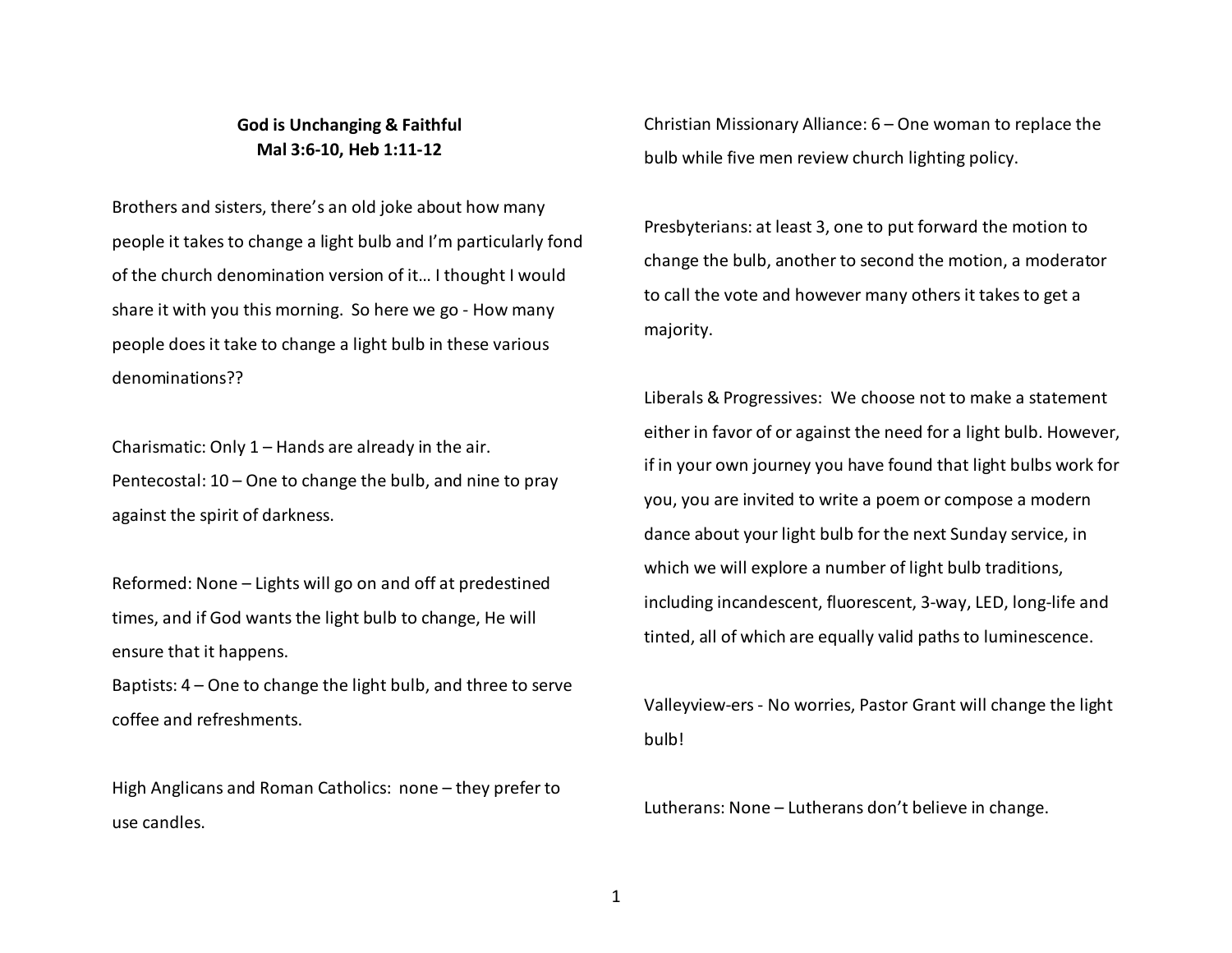Now that last answer reveals to me that the person who posted this particular version of this joke on the internet was in fact a Lutheran, because that's the whole point of the joke – to highlight the fact that you believe your particular Church denomination is not dealing well with the fact that it needs to change.

So, if you were Baptist – you would say Baptists don't believe in change, if you were Alliance, you would say Alliance doesn't believe in change, if you were Presbyterian you would say – wait a minute, my great-grandmother donated that lightbulb you can't change that!

But all joking aside brothers and sisters, I would say that for the past one hundred years the Church has been under significant pressure to change – because of the way our society has changed.

And we can see this right? We can see the ways in which our society has changed socially, technologically, industrially, educationally, economically, politically and especially morally

and spiritually. And as a result of these changes the Church, as a whole, has become increasingly insignificant and irrelevant in our society - and affiliation, attendance and donations have all declined along with our influence.

And many Christians and Church leaders have reasoned that this trend could be reversed by supporting and embracing all these societal changes within the Church. If we could just change and be like our society then our society will find us appealing and like us again…

So we've renovated our facilities to make them more updated and accessible, we've been creative and innovative with our youth programs and worship services, we've adopted marketing and management techniques to help run ourcongregations, we've even shifted our preaching and teaching to have more practical application… but its not been enough has it?

We've still been losing ground and influence and significance for the past forty years, and so we've come to the point where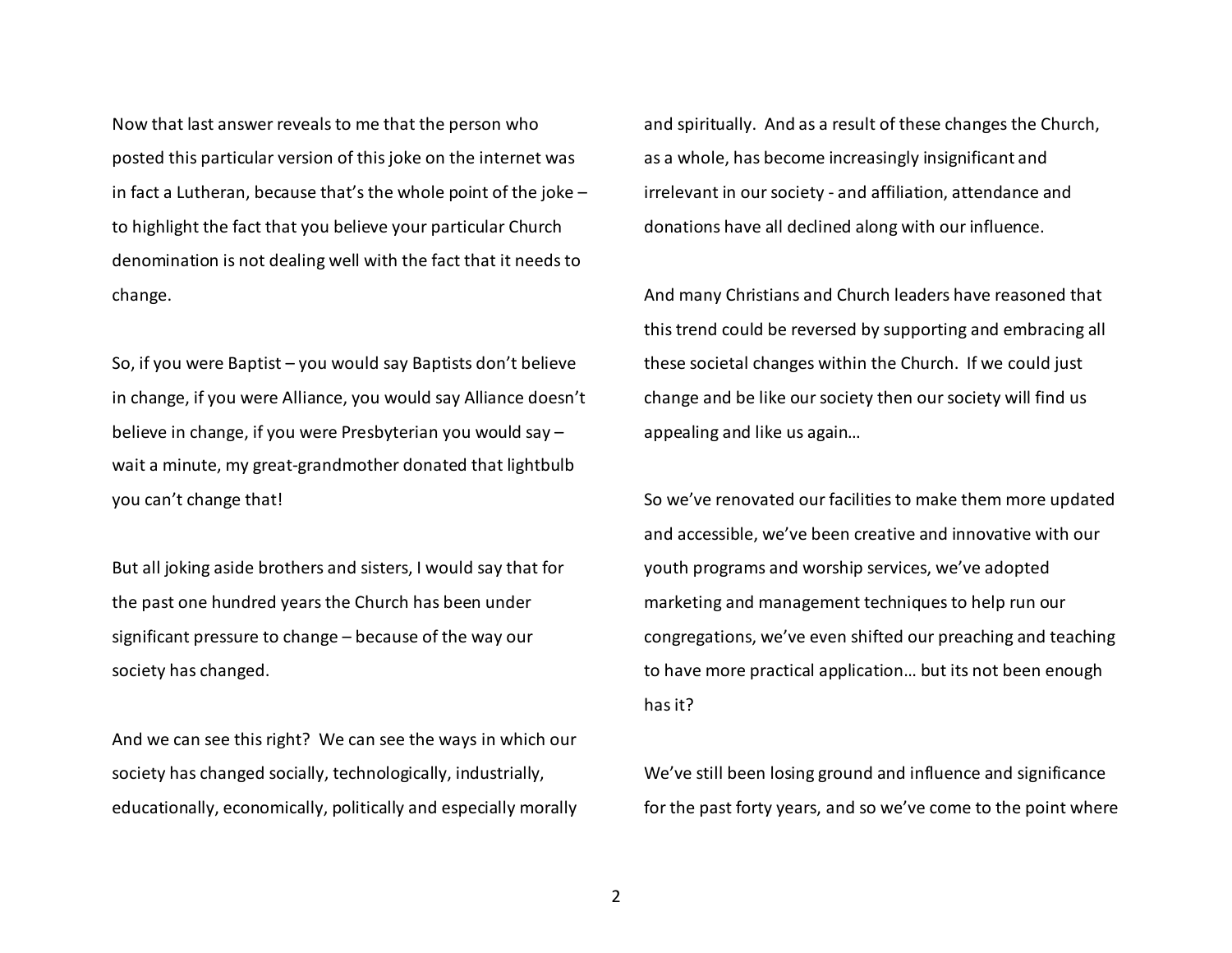some Church leaders and Christians are pushing to change… who God is and what His word reveals to us about Him… as if what the Church has been teaching about God for the past two thousand years and more if we take the witness of O.T. Israel into account… as if somehow this is all incorrect, because over the past one hundred years as our society has changed, God has somehow changed with it.

But brothers and sisters, the scriptures make it oh so very clear that this is not the case. Both passages that we read this morning confirm that in fact… God. Does. Not. Change.

God himself says in Malachi 3:6 *"I, Yahweh, do not change."*And the writer of Hebrews echoes this in 1:12 *"You remain… the same."* And we can add to those passages Numbers 23:19 *"God is not man, that he should lie, or a son of man, that he should change his mind. Has he said, and will he not do it? Or has he spoken, and will he not fulfill it?"*

The very name of God, that He reveals to Moses in Ex 3:14; Yahweh - I AM who I AM also means I WILL BE WHO I WILL BE, it has an unchanging permanence in its meaning, and even if people and societies change over time… God doesn't.

Isaiah 41:4 God says *"Who has done this and carried it through, calling forth the generations from the beginning? I, Yahweh—with the first of them and with the last—I am He."* I AM who I AM with the first people… and I WILL BE WHO I WILL BE with the last of people. And in Revelation 4:8 the Four living Creatures who surround the throne of God proclaim that He is the God *"who was… who is… and who is to come!"* 

And that doesn't onlyu mean that God is everlasting, and uncreatedly infinite as we have learned – it also means that WHO God was He still is and He will continue to Be… in who He is, He doesn't change. So, God's unchangeability, Hisimmutability flows out of His self-existence and His infiniteness.

God's very nature as self-existing, undependant upon anything else for His infinite everlasting existence requires that this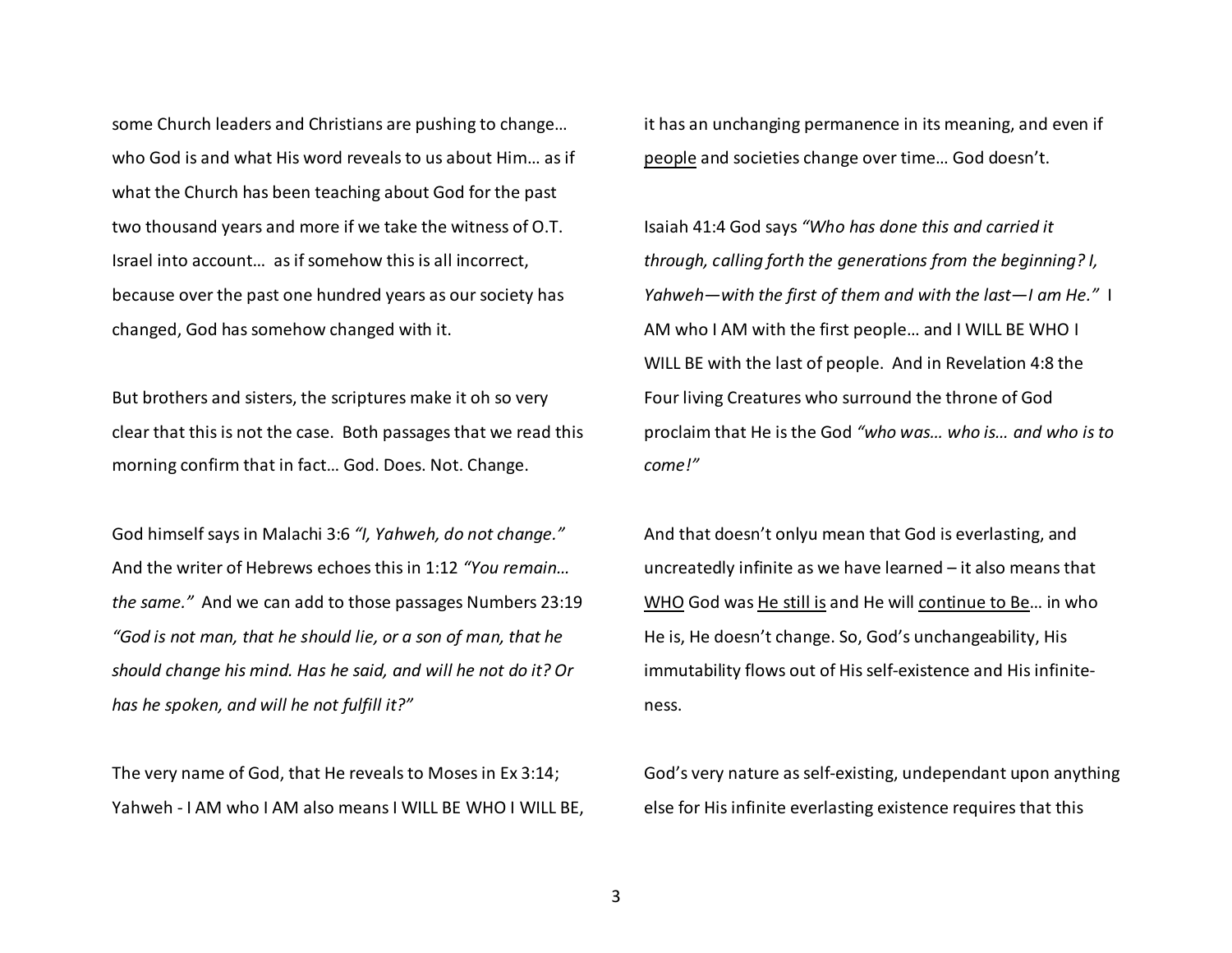aspect of Himself never change – because if it did… God would not be able to exist as God.

Additionally, since God is perfect and has ALL He needs within Himself, to imply that change is needed in God is to imply there is some sort of lacking or deficiency in need of improvement or growth… or that there is some kind of deterioration or decay, neither of which are true of God. That is simply not possible when God is self-existing and uncreatedly infinite and ALL self sufficient.

Further, God's immutability applies to both His being and to ALL of His attributes, or perfections as it is better to call them, since they are part of His being. For example we can't say that God doesn't change in His being but somehow His knowledge of events does change as they come to pass, or that God's truth was true for one set of circumstance but not for another.

God's immutability means there is no change in God's perfections, His purposes, His promises, His motives for His actions, His will, or His words. As Jesus Christ himself said in

Mark 13:31 *"my words will never pass away."* So, brothers and sisters, God's word doesn't change – because God doesn't change.

Now as we have been doing over the past few weeks in learning about God, let's toss this particular perfection of God around a bit and marvel at it and allow it to blow our minds so that we continue to grow in our appreciation for God's awesomeness.

And the best way to do this with God's immutability is to compare and contrast it - with how change affects us.

So, brothers and sisters, consider for a moment how every single one of us is either still at some stage of immaturity and still needing to grow or improve or develop our potential, or we are over the hill and aging and in decline.

When we are young we are needing to change in order to become more mature, more experienced, more accomplished and then before we know it we are changing and struggling to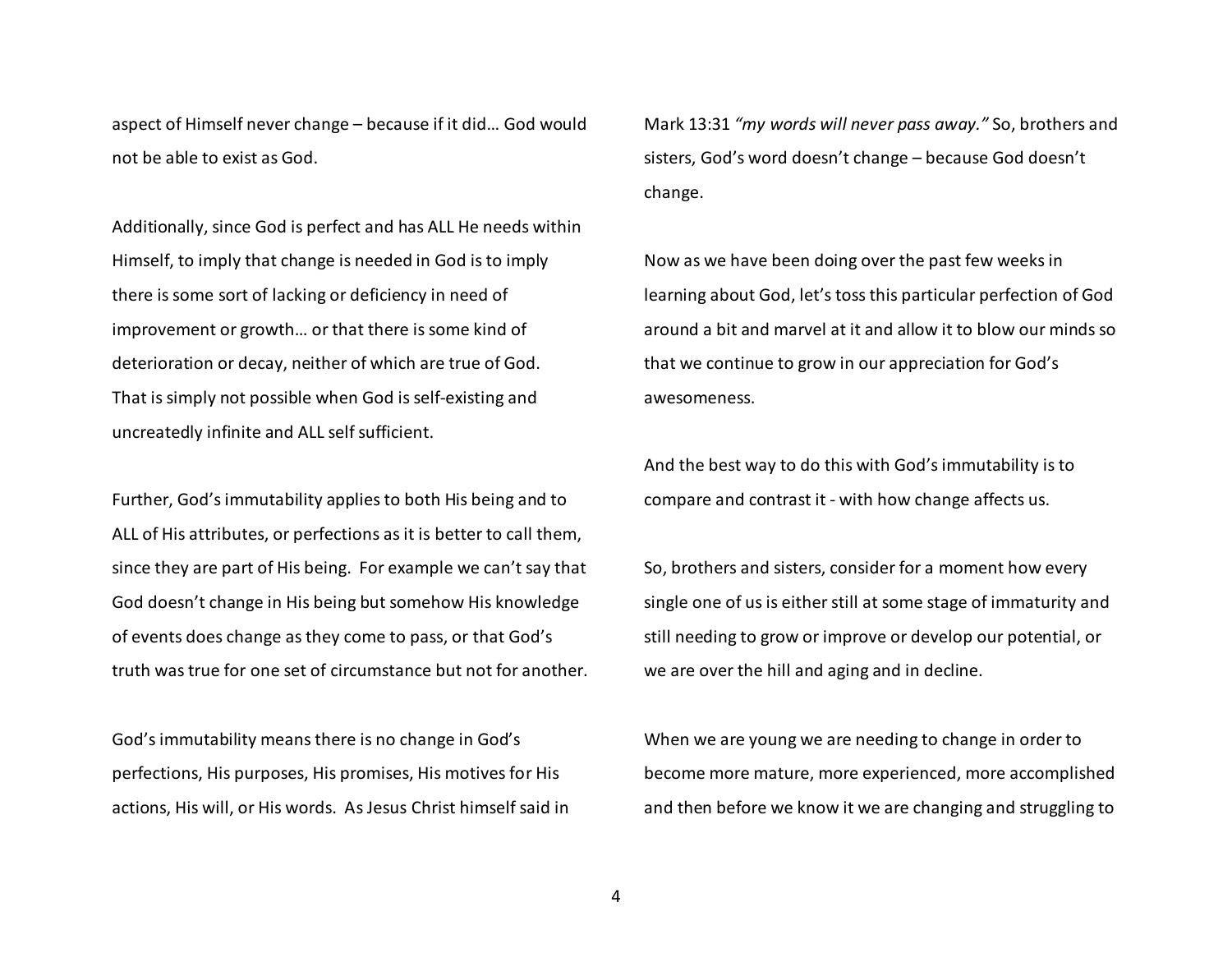lose weight, we have aches and pains, not as much energy as we used to, we forget things and we are just not what we once were…

But God, God has always been fully God – He was never an immature God who needed to come into His full Godness, He has always been ALL knowing, ALL powerful and ALL present! Compared to how we start out as infants and need to change into adults and then we start to deteriorate… God's immutability is amazing!

And let's consider what it would take to change whatever beliefs and convictions you hold dear and base your identity upon – this is who I am. Would you still be the same person you are now if you became rich? If you became famous? If you became powerful and influential? Or would it change you… as much as we'd like to protest that it wouldn't – the truth is that it would.

Or what about life experience changing us? When I was in college, young and idealistic about how society portrayed

women I vowed that my kids would never play with Barbie dolls! And then I had my little girl… and everything was Barbie dolls… our ideals can change…

And remember meeting those people who were old and bitter and cynical when you were younger… and you said "*I'll never be like that!*" But now you've seen enough corruption, lies and broken promises that you are twice as bitter and cynical as those people were…

But God, God hasn't changed His identity or character or His convictions about anything over the years. When God let Moses see the backside of His glory in Exodus 34:6-7, God described Himself as *"the compassionate and gracious God, slow to anger, abounding in love and faithfulness, maintaining love to thousands, and forgiving wickedness, rebellion and sin. Yet he does not leave the guilty unpunished; he punishes the children and their children for the sin of the parents to the third and fourth generation."* He is this same God today; He was this same God in eternity past and He will be this same God in eternity to come – He doesn't change.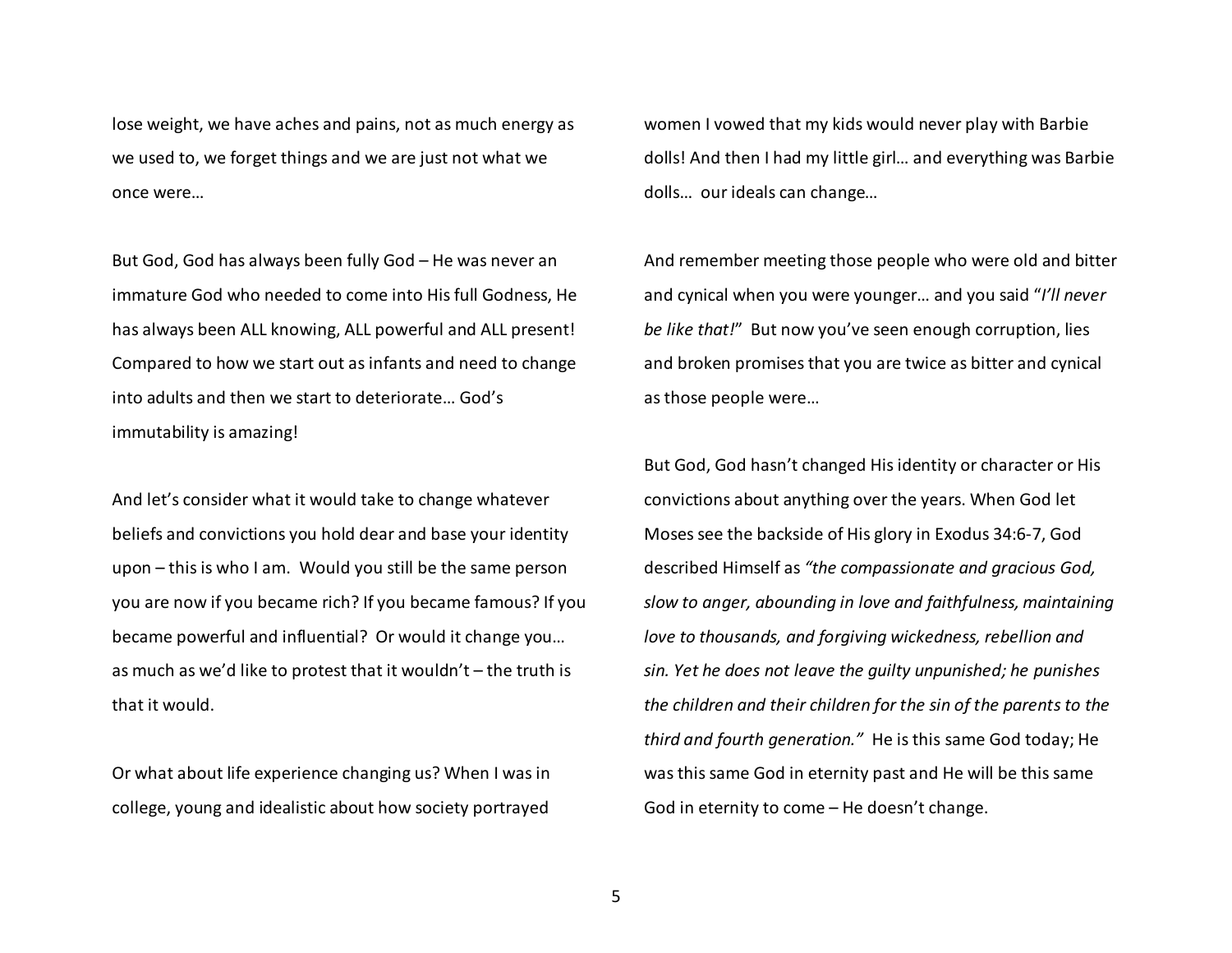And consider how we can be persuaded, pressured or manipulated to change. If we couldn't brothers and sisters, then the whole marketing and advertising, media and public relations industries would not exist, but they do… because given the right sort of presentation and information we can be convinced to change our buying habits, our voting habits, or change our perspectives about certain issues.

And its not just simply marketing and media manipulating us – consider how our feelings change towards someone we love when we find out they have been unfaithful to us? We can change even when we might not want to…

But God, God can not be pressured, manipulated, or convinced to change in any way – not even from within Himself as He witnesses His creatures rebelling against Him, blaspheming Him, provoking Him… God is not like us – you can't push God's buttons to make Him react to you so that you're the one in charge – God is not affected, He isImmutable.

Now that's isn't to say God does not feel for us, that He does not have compassion, that He does not desire to show mercy, to have pity or so on – that would be as contradictory to scripture as saying that God has changed… What I'm saying is that God is not **compelled** to change by this, He is not manipulated by it to do something that He didn't want to do, that He hadn't planned on doing… you understand the difference?

This is because God already knew everything about His creation and what would happen in it before He created it, and He had already decided what He was going to do about it.

It's this foreknowledge of God that prevents any unexpected external circumstances or His own personal reactions to what occurs from compelling Him to act or manipulating Him into changing His purposes or His plans or His will. It is also what enables God to reveal Himself to us as a God who genuinely cares about our needs and can respond to them as weexperience them. This is why Jesus says in Matthew 6:8 that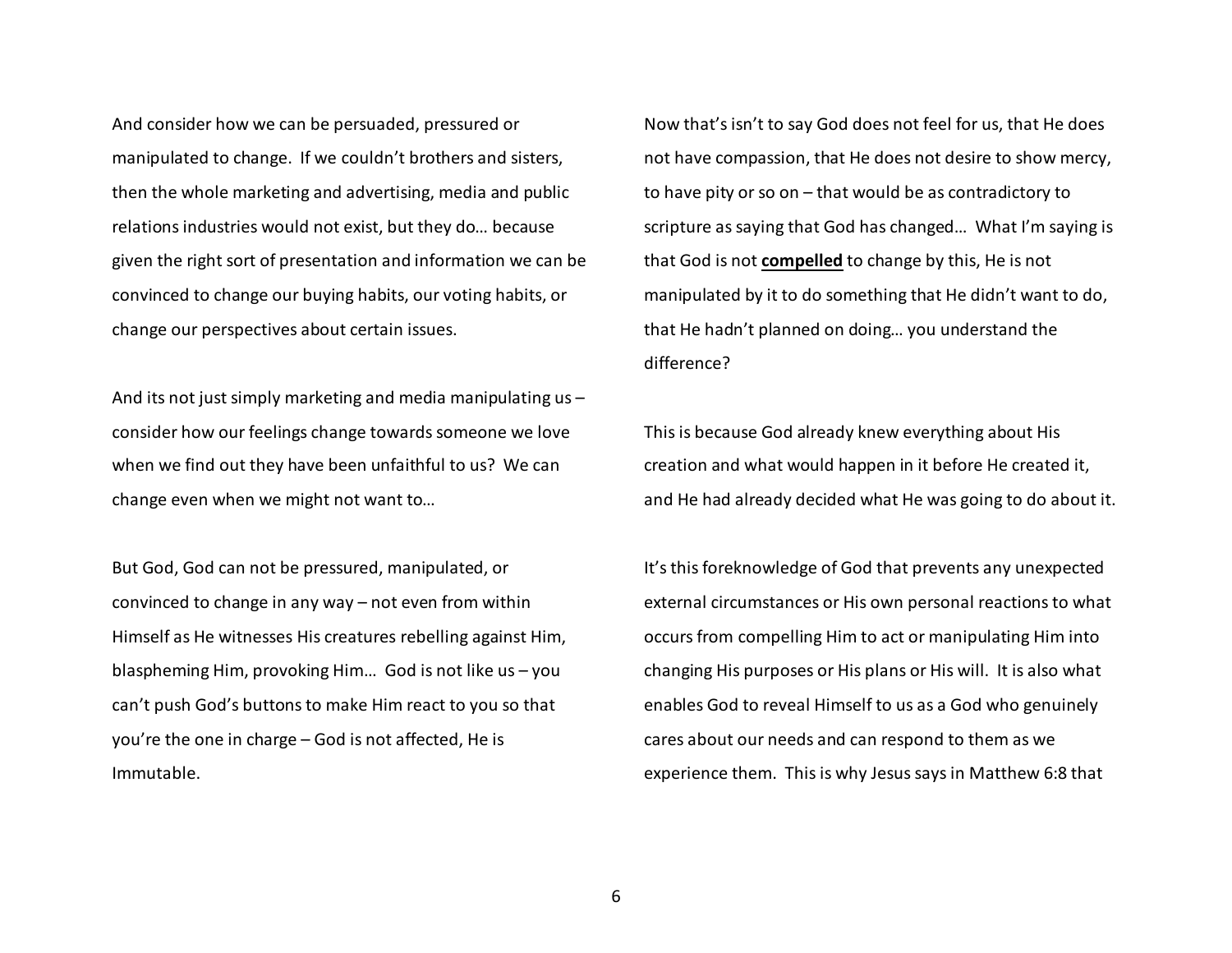our Heavenly Father *"knows what you need before you ask him."* 

Brothers and sisters - God doesn't change, He is immutable. This is mind blowing, and it is amazing! Amen?!

And for so many Christians, for God's people across the ages, this has been a source of comfort and strength and assurance as we experience change and uncertainty in this world. When things are turned upside down and everything that we thought was solid and certain falls away beneath us… we can regain our footing upon God who never changes and find our foundation upon His purposes and plans for His creation and for our lives.

But God's immutability can also trigger our sinful nature and cause us to respond with fatalism. We might conclude that God's mind is made up about our lives and circumstances and since He doesn't change there is no use in trying to change anything in our lives or praying to God about it - since we can't change His mind anyways!

But that's our sinful nature misleading us brothers and sisters, and we need to rebuke it. How do we know that God does not have a change for us in the future?? How do you know that He will not bring about good from whatever bad circumstances you are currently experiencing?? How do you know He can't change your perspective to help you see things differently??

We don't know that God won't do this… with God all things are possible – so there's no reason to be fatalistic, in fact this kind of fatalism is contradictory to what the scriptures teach us about in regards to prayer – as James 5:16 it says *"the prayer of a righteous man is powerful – and effective"*

And Jesus himself – as God in the flesh – teaches us in John 14:13-14 *"I will do whatever you ask in my name, so that theFather may be glorified in the Son. You may ask me for anything in my name, and I will do it."* Prayer works because God answers.

And Jesus teaches us that we ought to be persistent in praying as well… as he illustrates in the parable of the persistent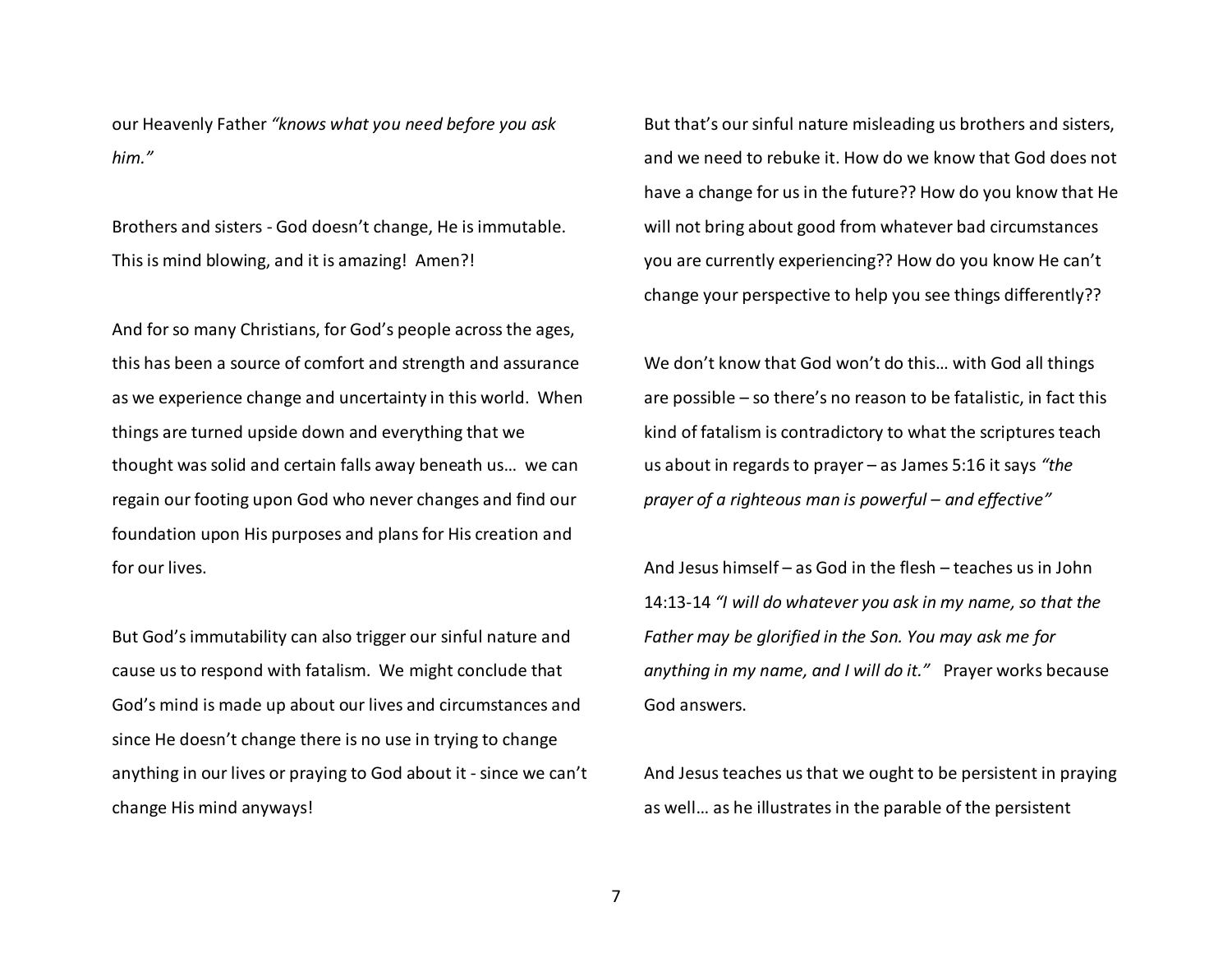widow in Luke 18:7 *"will not God bring about justice for his chosen ones, who cry out to him day and night? Will he keep putting them off?"* The answer of course is no – God will not ignore persistent prayer. He will answer it, in His time.

So, brothers and sister  $-$  it's simply not true that prayer is pointless because God's mind is already made up and He doesn't change, its actually quite the opposite - I'll explain.

As I was studying and reflecting and praying in preparing this message – it came to me, that whenever we encounter a contradiction between God's immutability and scriptural examples which show God having changed His mind or deciding to take a different course of action, there are two things we must do.

First we must not allow our sinful nature to twist what seems to be an apparent contradiction into something makes God anything less than Who He has revealed Himself to be. He is unchanging in His Being and His purposes and His plans and His Will and in His perfections.

Secondly – as we allow God to be God in this way, and reflect further upon these incidents described in scripture, I believe we will come to see that its because God doesn't change that in some situations, He appears… to have changed.

For instance, when Jonah brought the message of God'sjudgment to the city of Nineveh, it was fully in line with God's description of Himself in Ex 34:17 as not leaving *"the guilty unpunished; [punishing] the children and their children for the sin of the parents to the third and fourth generation."*

But God's message of judgement had the opposite of effect of what Jonah was hoping for, instead of hardening their hearts it caused the Ninevites to repent and seek forgiveness from God, because as they said *"Who knows? God may yet relent and with compassion turn from his fierce anger so that we will not perish."* (Jonah 3:9)

And of course, God did relent… He had compassion and did not destroy the city as He had said He would. Because God hadn't changed… remember… in Ex 34:6-7 God also described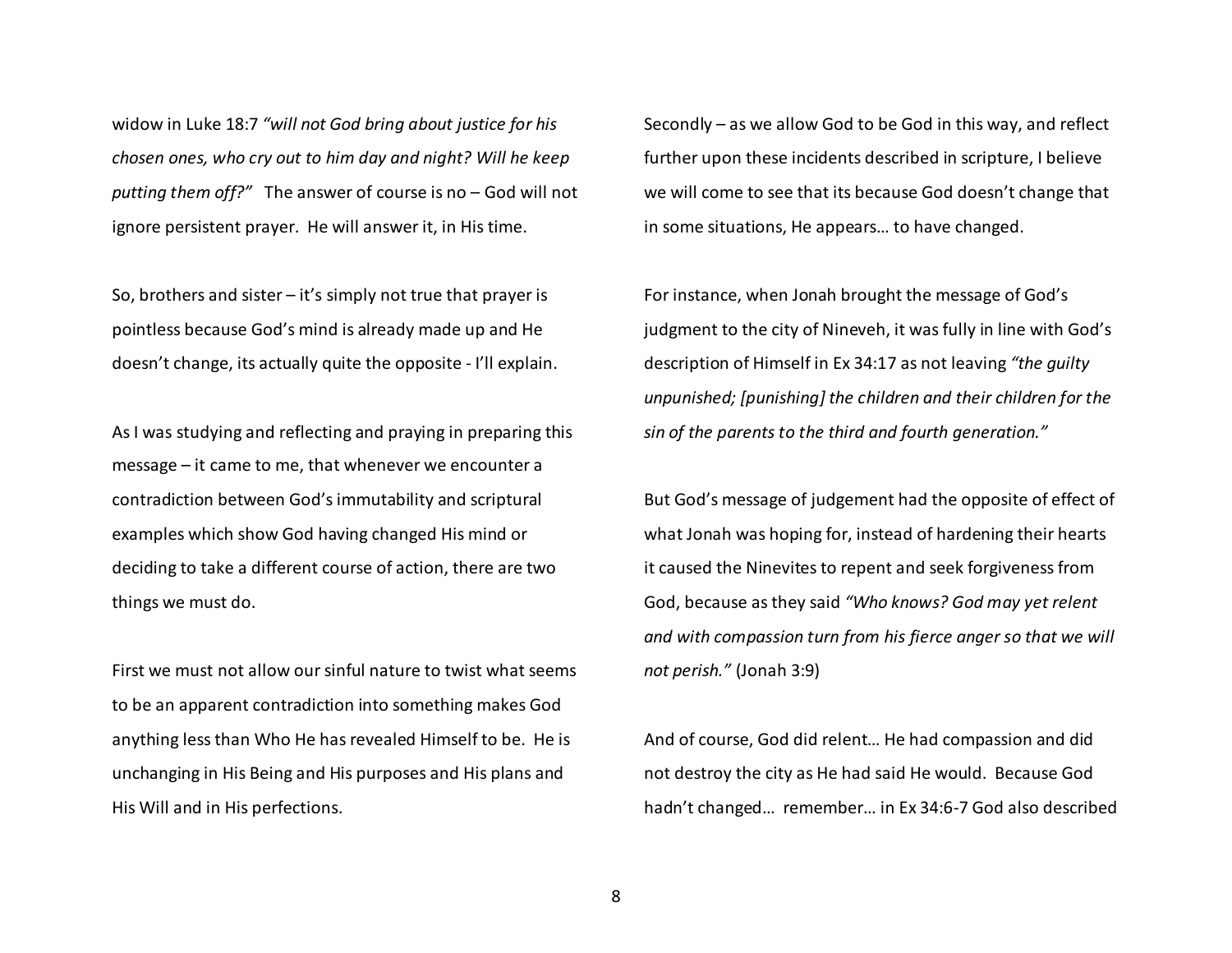himself as *"slow to anger, abounding in love and faithfulness,maintaining love to thousands, and forgiving wickedness, rebellion and sin…*" God does not change – and this is why in some situations in the scripture it appears that He does. The same is true if we might be wondering whether the incarnation - God becoming flesh, entering into His creation to become a man - is a change in God's being?

Now I'll be honest, before I studied up on this, I would have said – with no intention of making God any less than who He is, fully wanting to honor this amazing act of God – that maybe it could be some kind of change…

But apparently I'm still growing and learning – changing… because Louis Berkhof's explanation of the incarnation in this regard blew me away, and it gives far more honor to God than my well intentioned but incorrect assumption.

Here's how Berkhof explained it; *"the purpose to create was eternal in God, and there was no change in Him when this purpose was realized by a single eternal act of His will. The* 

*incarnation brought no changes in the being or perfections of God, nor in His purpose, for it was His eternal good pleasure to send the Son of His love into the world."*

This is why both 1 Peter 1:20 and Paul in Eph 1:4 speak of Christ being chosen, and our salvation in Christ being settled before the creation of this world.

Thank goodness that God does not change – His commitment to our salvation flows from His immutability.

So if you were tempted to think that this was just one of those things about God which is more academic than practical for us… well I hope you've changed… your mind.

Because brothers and sisters, God's immutability does not mean that He is against change nor should we be against change simply because it is change.

We need to understand that God is simply beyond change, in the same way that He is beyond time. In fact, I think we can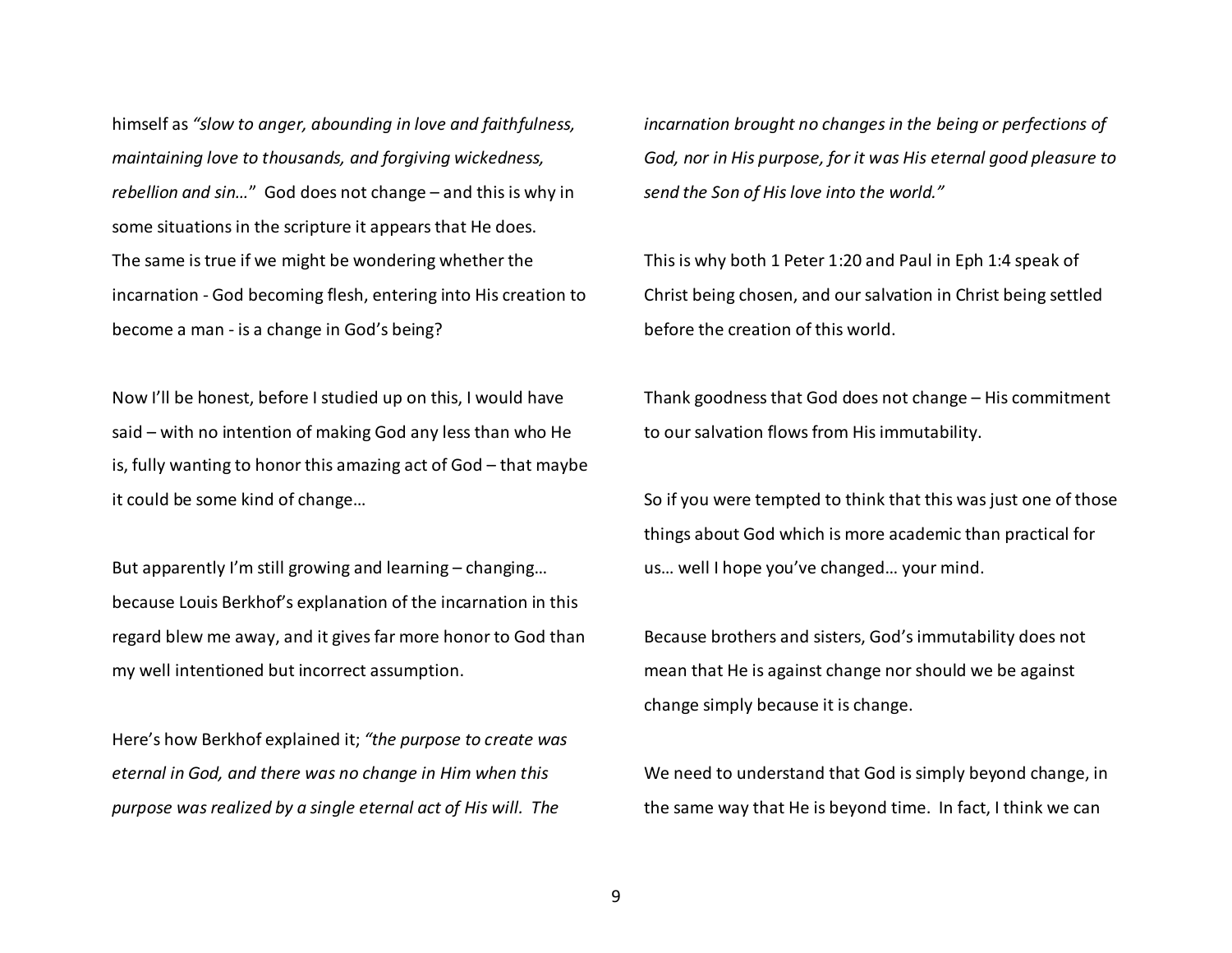say that change is a creation of God in the same way that time is creation of God.

And so, knowing and understanding God's Immutability is part of how we acknowledge that God is distinct and separate from His creation, and it helps us to avoid committing idolatry with change in projecting it on to God, accidentally with the best of intentions, or purposefully… and we understand why this is a serious offense against God now as well.

However, once we put change in its proper relation to God as part of His creation then we can celebrate it as having been created good – in fact without creating change it would have been very difficult for Adam and Eve to have been commissioned to multiply and fill the earth and to rule over it and to tend and keep the Garden of Eden – as all of this activity implies the development and change of God initial arrangement of the creation.

And change was also affected by the fall into sin, instead of being something that would bring about further harmony and fulfilment of the creation, change was used bring about death, adversity and toil, and antagonism between people – things changed… and not for the better. God cursed change… which is why we often experience it as something negative…

And yet change was part of God's promise for redemption, right from the start. God changed the relationship between the woman and serpent, the promise of a change for the creation, change in our hearts, change in our behaviors, and change in our relationship with God and others and with the creation run all through the scripture.

And there is one promise that still remains to be kept – that day where everything will change… in completion of the fulfilment of Christ's work. He will return and ALL things will be made new, we will see Him face to face, God will dwell with His people in the new heavens and the new earth - that's a BIG change that will last for eternity.

So, brothers and sisters – if the church is to deal with change, let us deal with change in its proper place as one of God's